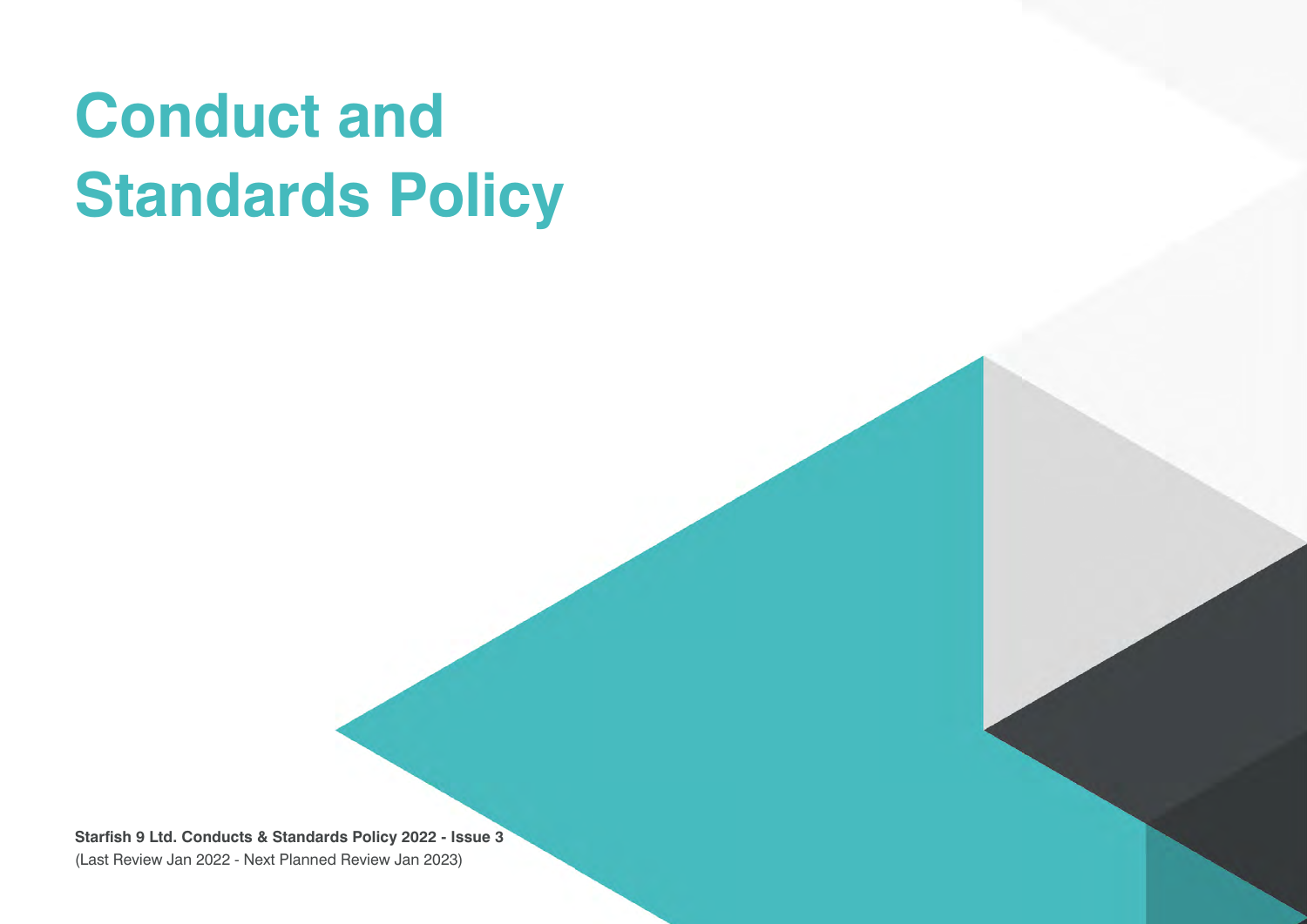# **Conduct and Standards**

# **What this policy covers**

This policy applies to employees, workers and contractors.

This policy details the main standards of behaviour that you need to adhere to and also details the behaviours that the Company would normally regard as gross misconduct. The standards of behaviour and the details of gross misconduct listed in this policy should not be considered exhaustive.

## **Your duties and responsibilities**

You are under a duty to comply with the standards of behaviour required by the Company and to behave in a reasonable manner at all times.

#### **Attendance and Timekeeping**

You must:

- Comply with the rules relating to notification of absence set out in the company's absence procedure
- Arrive at work promptly, ready to start work at your contracted starting time
- Remain at work until your contracted finishing time
- Obtain management authorisation if for any reason you wish to arrive later or leave earlier than your agreed normal start and finish times

The Company reserves the right not to pay you in respect of working time lost because of poor timekeeping.

Persistent poor timekeeping may result in disciplinary action.

#### **Conduct Standards**

You must:

- Maintain satisfactory standards of performance at work
- Comply with all reasonable management instructions
- Devote the whole of your time, attention and abilities to company business and its affairs during your normal working hours
- Co-operate fully with your colleagues and with management
- Take all necessary steps to safeguard the company's public image and preserve positive relationships with all persons and organisations connected to the company
- Ensure that you behave in a way that does not constitute unlawful discrimination
- Comply with the company's operating policies and procedures

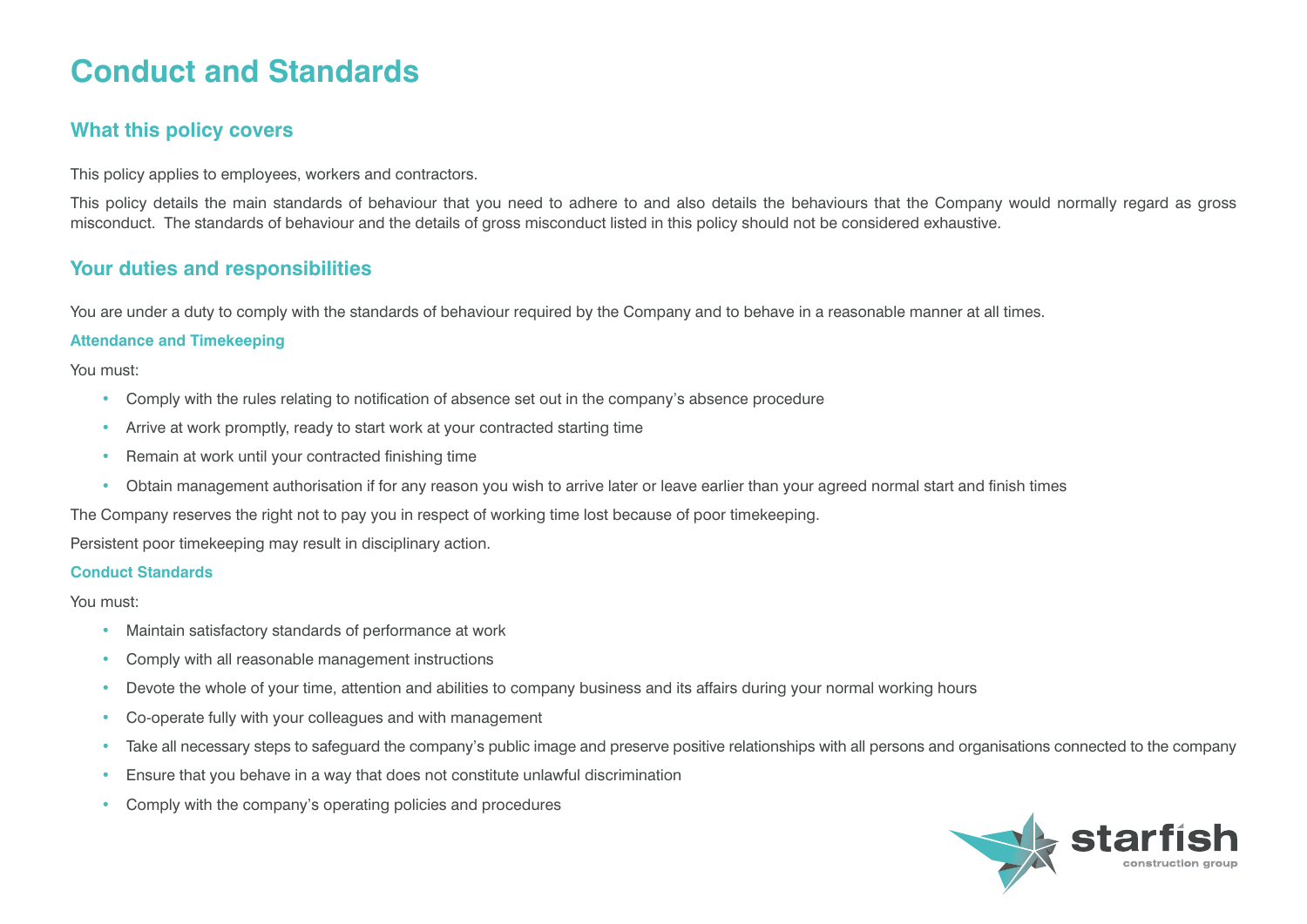#### **Honesty and Openness**

We operate in an open environment and expect you to treat each other with a spirit of honesty and openness.

Wherever possible and appropriate, we should be willing to share information, making facts available when requested. Knowledge is most valuable when it is shared with others. Unnecessarily controlling information intended for general circulation, leads to speculation and rumour, which undermines the integrity of the organisation and the credibility of all our communication.

There are, however, times when you may be in possession of information, which is unpublished and price sensitive, the release of which could be useful to our competitors or even damaging to the company. On such occasions you should exercise discretion and always seek the advice and permission of a Company Director before conveying such information.

#### **Integrity, Fairness and Trust**

Integrity, fairness and trust are critical to our business. All relationships are built on these foundations, therefore, we must at all times, treat people as we would like to be treated. Building relationships based on integrity and fairness will, in turn, lead to trust and respect.

#### **Ethicality**

The highest standards of business ethics must be employed at all times.

In addition to the qualities previously referred to, our policies, particularly in the areas of employment, recruitment, promotion and training, are all non-discriminatory, in line with our Equal Opportunities and Diversity Policy as detailed in this handbook.

We will not abuse positions of authority to behave in a way, which is hostile or offensive to others. Similarly, financially or commercially sensitive information must never be used for personal advantage. If you have any doubts as to the effect or relevance of these requirements to you, then you should consult your Foreman or Line Manager.

#### **Politeness**

In accordance with our Mission Statement it is vital that you are always customer focused irrespective of the job you hold. In addition some of our site workers often use language, which may be deemed by others to be rude, defamatory, insulting and vulgar and whilst we accept 'swearing' or 'vulgarity' can be the norm within the 'construction' industry, we WILL NOT tolerate such behaviour and/or conduct if the 'act':

- Offends another employee or colleague;
- Has discriminatory tones or implications;
- Offends or upsets a client or any client's employee(s);
- Is directly abusive, aggressive and/or destructive;

Whether it is occasioned by a fellow colleague, customer or other third party personnel. If you suffer any direct verbal abuse you must immediately report it to your Foreman or Line Manager.

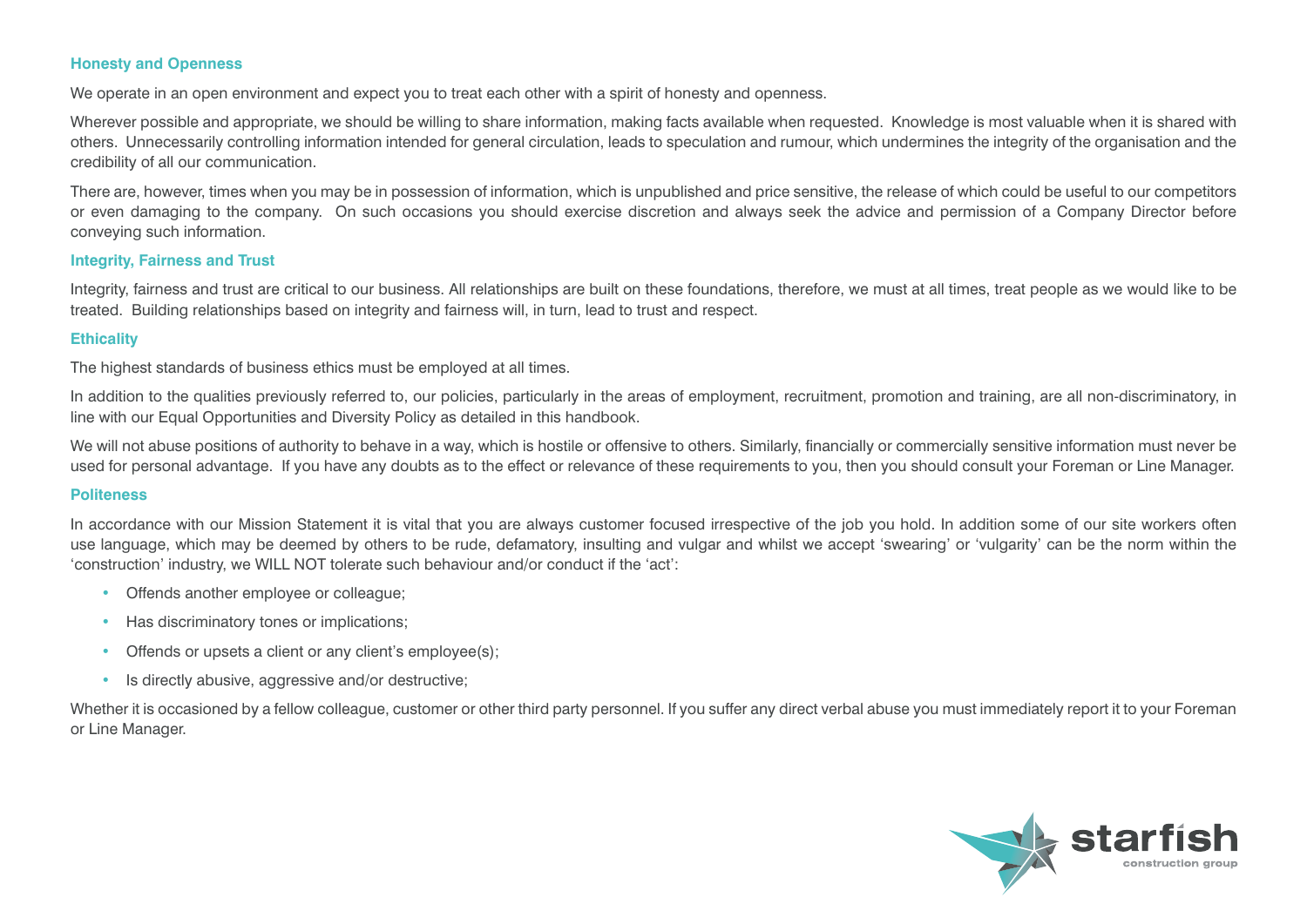#### **Flexibility**

You may be required to work additional hours at short notice, in accordance with the needs of the business.

You may also be required to undertake duties outside your normal job remit and to work at locations other than your normal place of work.

#### **Confidentiality**

You may not at any time during your employment with us or during a period of two years after its termination directly or indirectly divulge to any person, or use any confidential information of the Company or of any third party for which we have an obligation not to disclose, which may have come to your knowledge during your employment, without our prior written consent.

You may not retain or use for your own purposes nor for any purpose other than that of the Company, nor without permission (other than in the normal course of business) remove from the Company's offices any files, documents, disks, tapes or any other property, or any copies thereof which have been produced by Starfish 9 Ltd., or any other company so occupying the premises of Starfish 9 Ltd. for the purposes of conducting business.

You may not at any time during your employment by us or at any time thereafter, except as authorised by us divulge to any person, firm or company, any information regardless of its nature, relating to our employees, or any third party for which we have an obligation not to disclose.

You may not communicate either in writing or verbally with the Media (Press, TV, Radio etc), on matters concerning the Company's affairs or in any way refer to your position in the Company, or use our address without the prior written permission of the Company.

#### **Criminal Convictions**

You will notify us promptly if you are convicted of a criminal offence. This does not apply to motoring offences not involving an endorsement of license, unless the motoring offence was committed whilst executing your duties on behalf of the Company. Failure to do so may be regarded as a breach of contract.

#### **Conduct while representing the Company**

As a general rule, behaviour outside of normal working hours is a personal matter and does not directly concern the Company. However, there are some exceptions to this rule. The Company will become involved when incidents occur:

- At office parties or other work related social occasions or gatherings
- At social occasions or gatherings organised by a third party, where you have been invited in your capacity as a representative of the company
- At work related conferences
- While working away on business on behalf of the company

On these occasions you are expected to behave in an appropriate and responsible manner, keeping in mind that you are representing the Company. You are instructed specifically not to consume any alcohol at such events where you are driving.

If your conduct brings the Company into disrepute you will be subject to the Company's disciplinary procedure. Such behaviour may be viewed as a gross misconduct offence and could render you liable to disciplinary action up to and including dismissal without notice.

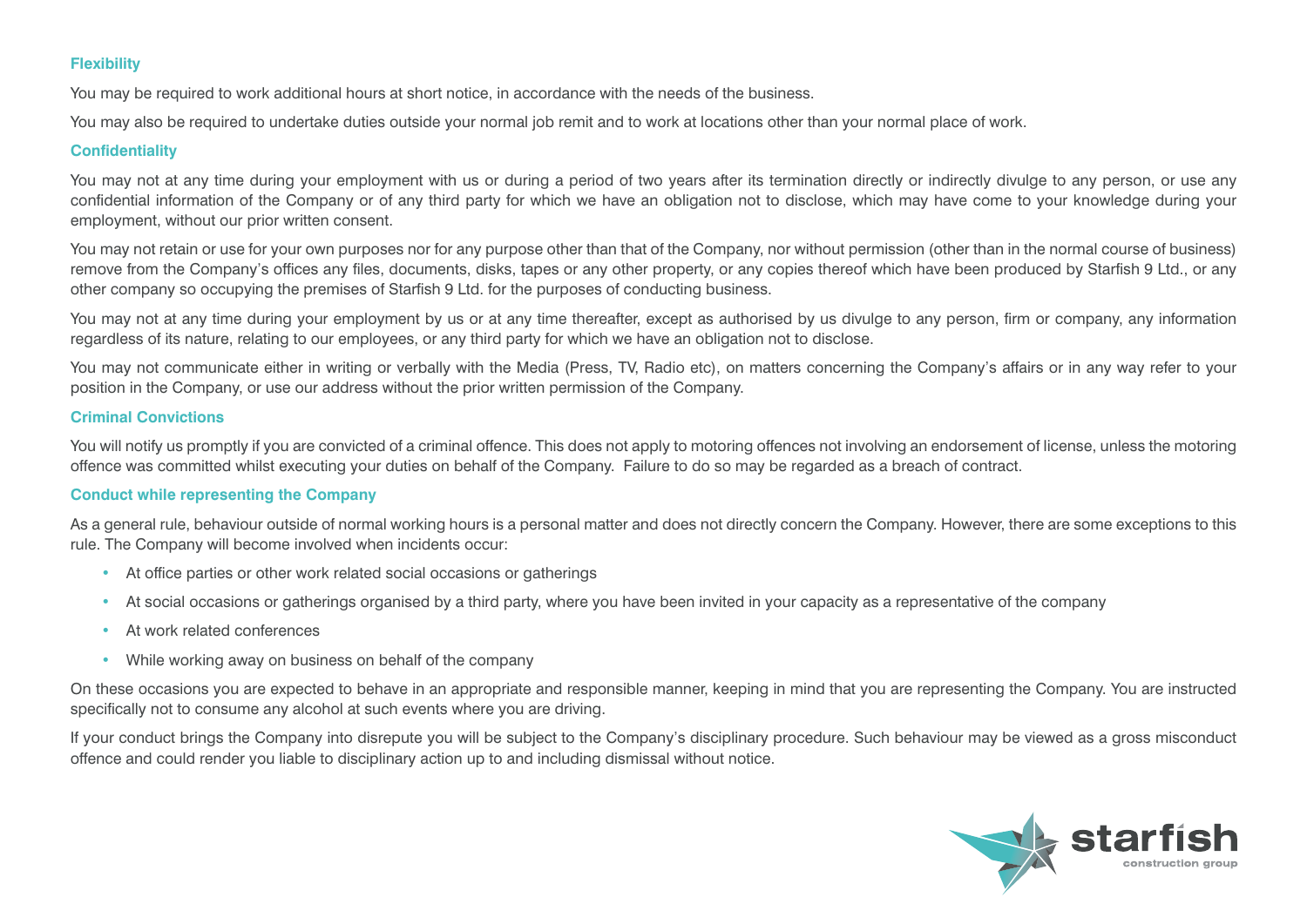#### **Dealing With Client Complaints or Difficult Situations**

Although we do our very best to please our clients and provide a high quality service, there may be times when you will have to deal with a customer's complaint or handle a difficult situation.

In such cases the matter should be handled empathetically and with a commitment to dealing with the matter, as such you should follow these rules:

Remember to introduce yourself and accept you own the problem. Never blame other colleagues or attempt to 'pass the buck'. Apologise for any inconveniences caused.

Listen and empathise. Be positive, maintain eye contact and avoid interrupting. Ensure the client only has to explain the situation once.

If you need to get help, ensure you do and communicate the nature of the problem to your Foreman or Line Manager. The client should never have to repeat him/herself twice.

Thank the client for drawing the problem to your attention.

If you didn't need help ensure you communicate the situation to your Foreman or Line Manager.

#### **Health and Safety**

At all times, you must observe and comply with the law, such as the Health and Safety at Work Act 1974.

Your legal obligations are as follows.

- To take reasonable care for the health and safety of yourself and others.
- To co-operate with us in complying with the laws relating to health and safety.
- Not to intentionally or recklessly interfere with or misuse anything provided in the interests of health and safety.

If you knowingly and recklessly act in a way, which endangers yourself or others you may be guilty of an offence, which you could be prosecuted for.

It is your duty and responsibility to familiarise yourself with, and to comply with, the Company or any third party's health and safety policies and procedures. Breach of these rules may result in disciplinary action, up to and including the termination of your employment without notice for gross misconduct.

You must report all accidents, however minor, as soon as possible, making a comprehensive entry in the Company's Accident Book.

#### **Smoking and Vaping**

To protect and enhance indoor air quality and contribute to the health and well being of all employees and visitors Starfish 9 Ltd shall be totally smoke and vape free.

Smoking and vaping is prohibited in all Starfish 9 Ltd. properties including company vehicles. Smoking, vaping or other use of tobacco products (including, but not limited to pipes, cigars, snuff or chewing tobacco) is not permitted in any part of company buildings or in vehicles owned, leased, or rented to the company.

No additional breaks beyond those allowed under the company's break policy may be taken for the purpose of using e cigarettes or tobacco products. Employees may smoke outside the building during breaks but not in doorways or entrances. All employees must also strictly adhere to clients smoking policies.

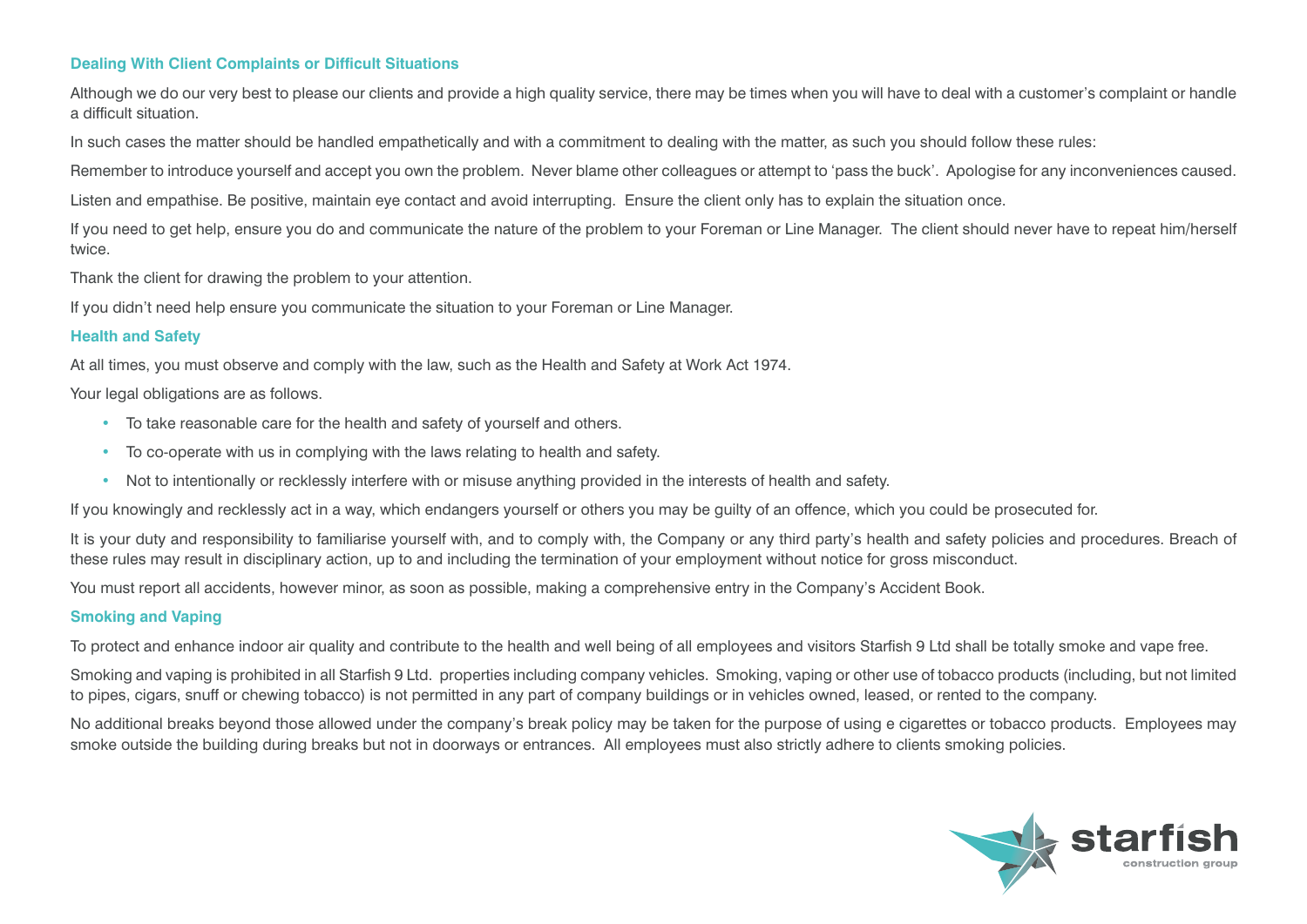There is still a lot we do not know about e-cigarettes. They are not risk free, but based on current evidence, they have a much lower risk than tobacco

Regardless of the potential health risks, second-hand aerosols from nearby vaping can also be a nuisance, since the e-cigarettes can include strong flavours and leave pungent odours.

All employees are expected to abide by this policy while at work, whether on company premises, at a customer's site, or in vehicles owned, leased or rented by the company. Failure to do so may result in disciplinary action.

#### **Appearance**

Regardless of the job you do, you must ensure your appearance is appropriate for the task in hand. This is particularly important, where you come into close contact with the customer.

If your work requires you to work on site, protective clothing is provided to you, including safety hats and boots. When wearing such protective clothing, it is vitally important that you note the following:

The Company provides the attire to meet their statutory obligation under the Health and Safety at Work Act (HASAWA) 1974. However, any failure on your part not to wear the protective clothing breaches the HASAW Act 1974 given your responsibility to take reasonable care of yourself and others.

In consideration of point 3.10.1, we reserve the right to suspend you for failing to wear your safety wear.

We reserve the right to enact our Disciplinary Procedure for failure to comply with the HASAW Act 1974.

#### **Garment Care**

If you are entrusted with protective clothing for the better execution of your duties, it is your responsibility to take reasonable care of the garment(s) as far as is reasonably practicable to do so. Wilful damage is not acceptable and will result in us seeking total reimbursement from you.

All protective clothing issued remains the property of the company and must be returned if and when you leave our employment, failure to do so will result in a full reimbursement being made by us.

#### **Telephone Calls and Mobile Phones**

Personal calls are not encouraged at work and so must be kept to a minimum whilst on duty. Mobile phones, unless used in the course of your work or for an emergency, should be switched off and checked during break periods.

#### **Property and equipment**

You are not permitted to make use of Company or a third party's equipment or services for personal purposes.

You must not remove property or equipment from Company or a third party's premises unless for use on authorised business or with the permission of management.

You must report immediately any damage to Company property, premises, plant or equipment used by you.

Where you damage property belonging to the Company either through misuse or carelessness, the Company reserves the right to make a deduction from your pay in respect of the damaged property.

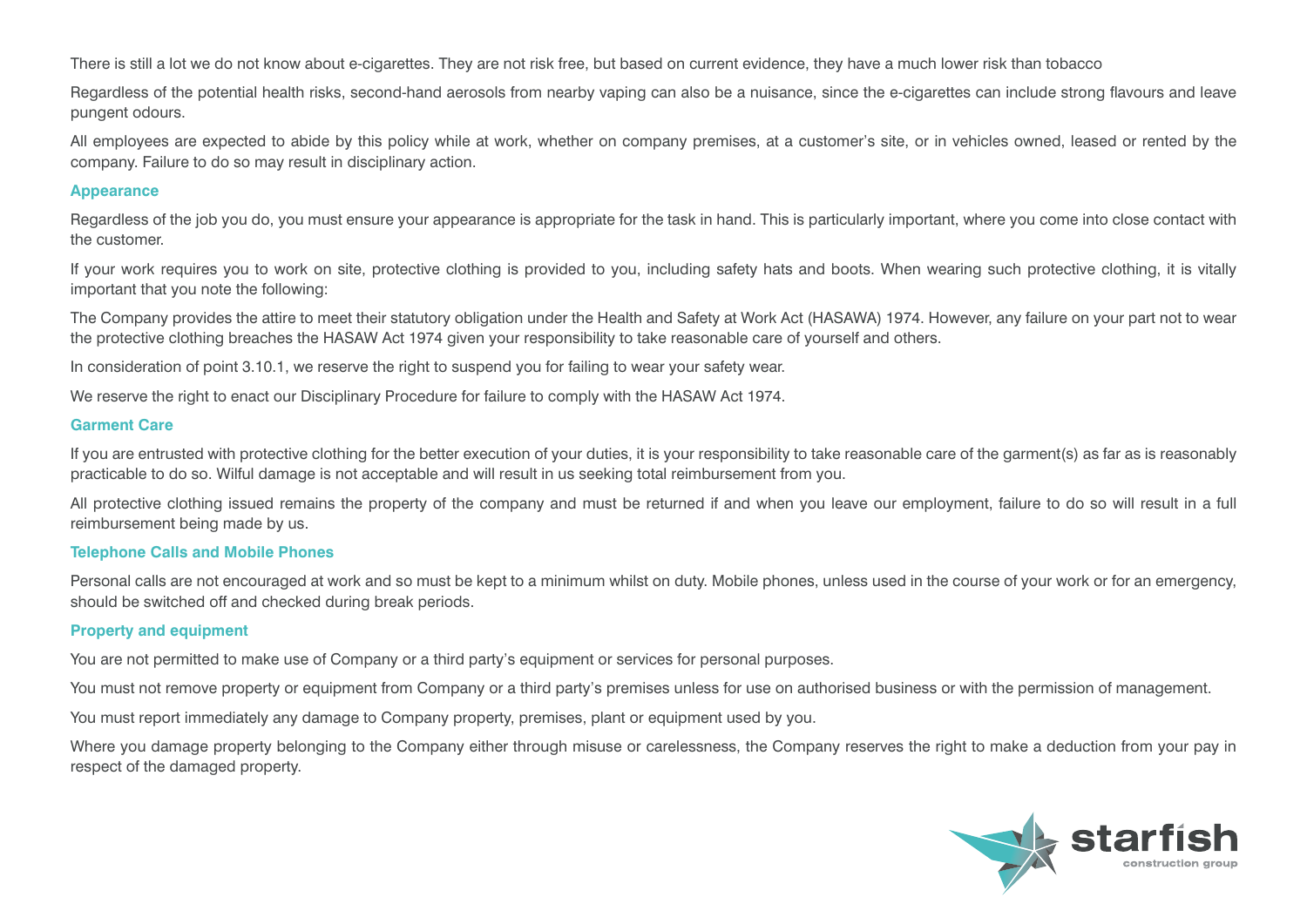On termination of your employment you must return all Company property, such as keys, laptops, mobile telephones, Company vehicles, documents or any other items belonging to the Company.

#### **Clear desk policy**

To improve the security and confidentiality, you are required to ensure that when your workstation is unoccupied you take all necessary steps to clear your work station of any sensitive and confidential information.

This ensures that all sensitive and confidential information, whether it be on paper, a storage device, or a hardware device, is properly locked away or disposed of when a workstation is not in use. This policy will reduce the risk of unauthorized access, data protection breaches, loss of, and damage to information during and outside of normal business hours or when workstations are left unattended.

Whenever a desk is unoccupied for an extended period of time the following will apply:

- All sensitive and confidential paperwork must be removed from the desk and locked in a drawer or filing cabinet. This includes mass storage devices such as CDs, DVDs, and USB drives;
- All waste paper which contains sensitive or confidential information must be placed in the designated confidential waste bins. Under no circumstances should this information be placed in regular waste paper bins;
- Computer workstations must be locked when the desk is unoccupied and completely shut down at the end of the work day;
- Laptops, tablets, and other hardware devices must be removed from the desk and locked in a drawer or filing cabinet;
- Keys for accessing drawers or filing cabinets should not be left unattended at a desk.

Printers and fax machines should be treated with the same care.

#### **Personal searches**

The Company may reasonably request to search your clothing, personal baggage, personal storage areas or vehicles. An authorised person must conduct any such search in the presence of an independent witness. Should you refuse such a request, the Company will require the appropriate authorities to conduct the search on behalf of the Company. Failure to co-operate with the Company in this respect may be treated as gross misconduct.

#### **Personal property**

It is always advisable to avoid bringing personal belongings and/or excessive amounts of cash to work as we cannot be held liable for any loss or damage to personal property howsoever caused, especially where you work on site.

You are solely responsible for the safety of your personal possessions on Company premises and should ensure that your personal possessions are kept in a safe place at all times. If you find an item of lost property on the premises, you are required to inform management immediately.

#### **Personal Circumstances**

You will notify us promptly of any change in your personal circumstances, e.g. address, name, next of kin, marital status, emergency information, etc.

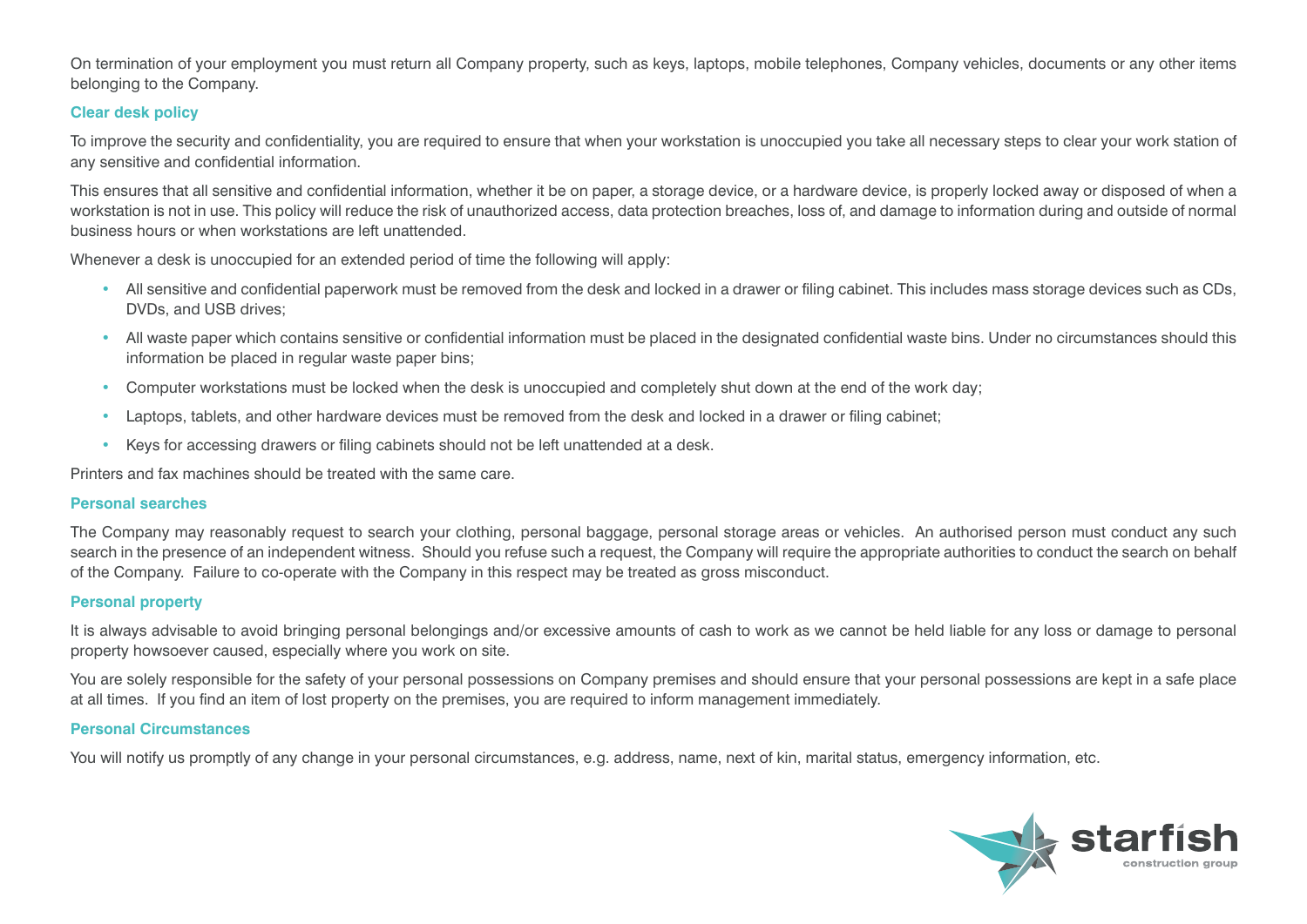#### **Environment**

In order to provide a cost-effective service, you are requested to use Company equipment, materials and services efficiently. You should try to reduce wastage and the subsequent impact on the environment by ensuring that you close windows, avoid using unnecessary lighting or heating or leaving taps running, switch off equipment when it is not in use and handle all materials with care.

#### **Breach of this policy**

A breach of the Company's standards of behaviour is likely to result in disciplinary action being taken.

### **Gross Misconduct**

Set out below are details of behaviour that the Company views as gross misconduct, which is likely to result in dismissal without notice. This list is not exhaustive. Such behaviour includes:

- Theft, dishonesty or fraud
- Deliberate recording of incorrect working hours
- Unauthorised absence
- Smoking on company or a third party's premises or in a vehicle belonging to the company
- Sleeping during working hours
- Assault, acts of violence or aggression
- Bullying
- Unacceptable use of obscene or abusive language
- Possession or use of or being under the influence of non-medicinal drugs or alcohol on company premises or during working hours
- Wilful damage to company, employee or third party property
- Serious insubordination
- Serious or gross negligence
- Bringing the company into disrepute
- Falsification of records or other company documents, including those relating to obtaining employment
- Unlawful discrimination, including acts of indecency or harassment
- Refusal to carry out reasonable management instructions